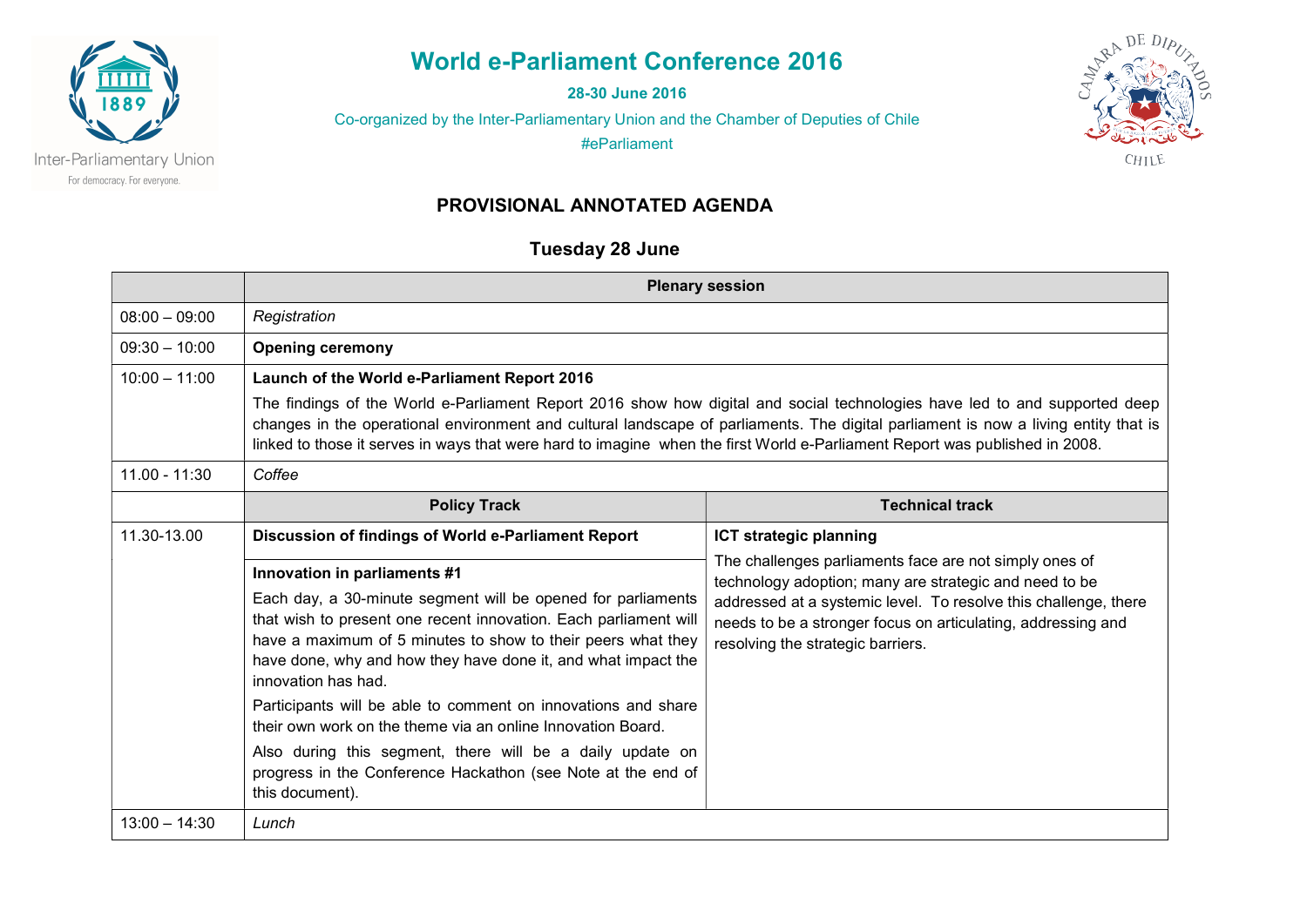| $14:30 - 16:00$ | The goals of an "e-parliament" today                                                                                                                                                                                                                                                                                                                                                 | Legislative document management                                                                                                                                                                                                                                                                                                                                          |
|-----------------|--------------------------------------------------------------------------------------------------------------------------------------------------------------------------------------------------------------------------------------------------------------------------------------------------------------------------------------------------------------------------------------|--------------------------------------------------------------------------------------------------------------------------------------------------------------------------------------------------------------------------------------------------------------------------------------------------------------------------------------------------------------------------|
|                 | It is increasingly accepted that governance institutions aren't<br>changing/adapting as quickly as society and technology. The<br>challenge for parliaments in the coming decades will involve<br>being more nimble in the face of rapid socio-economic and<br>technological change. This session will focus on what<br>parliaments are, or need to be, doing to prepare themselves. | Digital technologies and their underlying processes now allow<br>parliaments to create systems that underpin the legislative,<br>representative and oversight work of parliaments. This session<br>looks at recent innovations in the field of legislative document<br>management, including developments on open standards, and<br>both XML- and non-XML based systems. |
| $16:00 - 16:30$ | Coffee                                                                                                                                                                                                                                                                                                                                                                               |                                                                                                                                                                                                                                                                                                                                                                          |
| $16:30 - 18:00$ | Digital parliamentarians: Tools, opportunities and<br>challenges for elected representatives                                                                                                                                                                                                                                                                                         | Workshop: Creating ICT infrastructure in a low-resource<br>environment                                                                                                                                                                                                                                                                                                   |
|                 | This session will investigate the technologies being used by<br>parliamentarians inside and outside the parliamentary chamber<br>to connect with citizens, including young people. It will also<br>touch on ways to build awareness and create incentives for all<br>parliamentarians to use digital technologies.                                                                   | A hands-on session that will put participants to work, giving them<br>an opportunity to discuss how parliaments can develop<br>appropriate ICT systems in a situation of low budgets and low<br>commercial contracting capacity.                                                                                                                                         |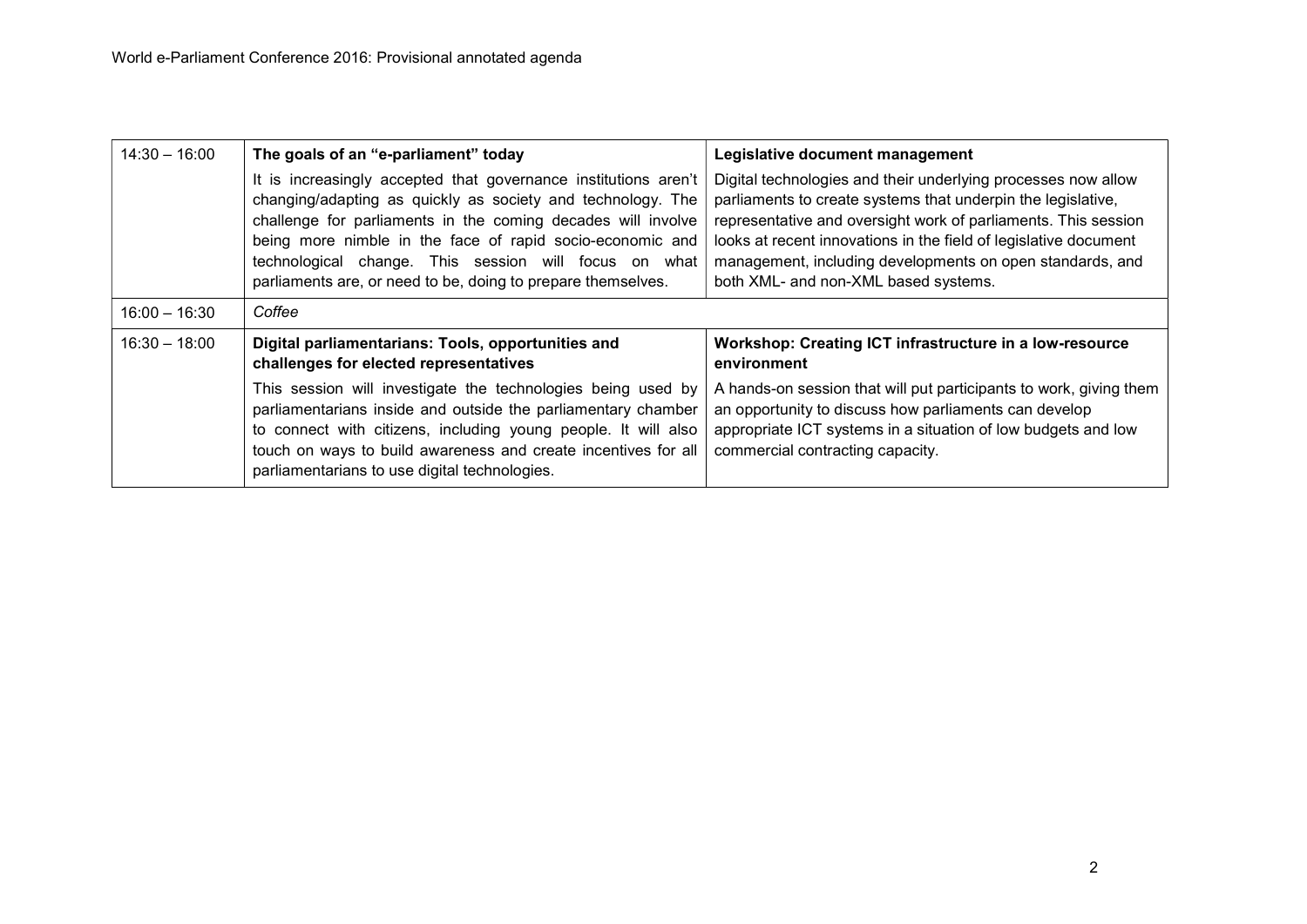## Wednesday 29 June

|                 | <b>Policy Track</b>                                                                                                                                                                                                                                                                                                                                                                                                                  | <b>Technical track</b>                                                                                                                                                                                                                                                                                                                                                                                                                                                                                                               |
|-----------------|--------------------------------------------------------------------------------------------------------------------------------------------------------------------------------------------------------------------------------------------------------------------------------------------------------------------------------------------------------------------------------------------------------------------------------------|--------------------------------------------------------------------------------------------------------------------------------------------------------------------------------------------------------------------------------------------------------------------------------------------------------------------------------------------------------------------------------------------------------------------------------------------------------------------------------------------------------------------------------------|
| $09:00 - 10:30$ | <b>Openness: building commitment to openness</b>                                                                                                                                                                                                                                                                                                                                                                                     | Recent developments in parliamentary websites                                                                                                                                                                                                                                                                                                                                                                                                                                                                                        |
|                 | It is perhaps too early to say that openness is 'business as<br>usual' for parliaments, but it is certainly clear that making<br>information accessible to people outside parliament is<br>increasingly happening in digital, and specifically machine-<br>readable, ways. The session will explore new and emerging<br>forms of commitment to openness in legislation and<br>parliamentary rules and practices.                     | The website has become one of the primary channels for<br>parliaments to communicate, share information and engage with<br>the public. Today, the proliferation of mobile devices, the social<br>web and higher bandwidth capabilities mean that websites<br>increasingly include audio, video, data, are more interactive and<br>are designed to work cleanly on a wide range of devices. This<br>increases the complexity of planning, managing and resourcing<br>a parliament's web-estate, as well as the costs of operating it. |
| $10:30 - 11:00$ | Coffee                                                                                                                                                                                                                                                                                                                                                                                                                               |                                                                                                                                                                                                                                                                                                                                                                                                                                                                                                                                      |
| $11:00 - 13.00$ | Openness: making use of open data                                                                                                                                                                                                                                                                                                                                                                                                    | Workshop: Citizen engagement strategies and social media                                                                                                                                                                                                                                                                                                                                                                                                                                                                             |
|                 | At first, it was assumed that if parliaments made their data<br>available, people would come and get it. More recently, it has<br>become clear that there is still much to do to make open data<br>"profitable" and usable in a constant and reliable way. The<br>session will also question parliament's ability to access and use<br>data from the executive branch of government and elsewhere in<br>its own research activities. | A hands-on session to help parliaments analyze their citizen<br>engagement strategies. Social media is now more widely used<br>amongst parliaments than third-party television or radio. Yet the<br>use of social media tools within parliaments has to be<br>appropriate, and finding the balance with traditional methods of<br>engagement takes practice and fine-tuning.                                                                                                                                                         |
|                 | Innovation in parliaments #2; Hackathon update                                                                                                                                                                                                                                                                                                                                                                                       |                                                                                                                                                                                                                                                                                                                                                                                                                                                                                                                                      |
| $13:00 - 14:30$ | Lunch                                                                                                                                                                                                                                                                                                                                                                                                                                |                                                                                                                                                                                                                                                                                                                                                                                                                                                                                                                                      |
| $14:30 - 16:00$ | Trends in citizen input to the work of parliament                                                                                                                                                                                                                                                                                                                                                                                    | <b>Cyber security</b>                                                                                                                                                                                                                                                                                                                                                                                                                                                                                                                |
|                 | Numerous participatory processes are being developed in law-<br>making. What are the most effective ways to connect<br>parliaments and citizens? To what extent do these processes<br>address the digital divide within countries, which leaves many<br>men and women feeling angry and excluded from the political<br>process?                                                                                                      | Cyber security is of increasing importance at the current time.<br>This session will look at the steps parliaments are taking to<br>guarantee the integrity of their proceedings and consultations.                                                                                                                                                                                                                                                                                                                                  |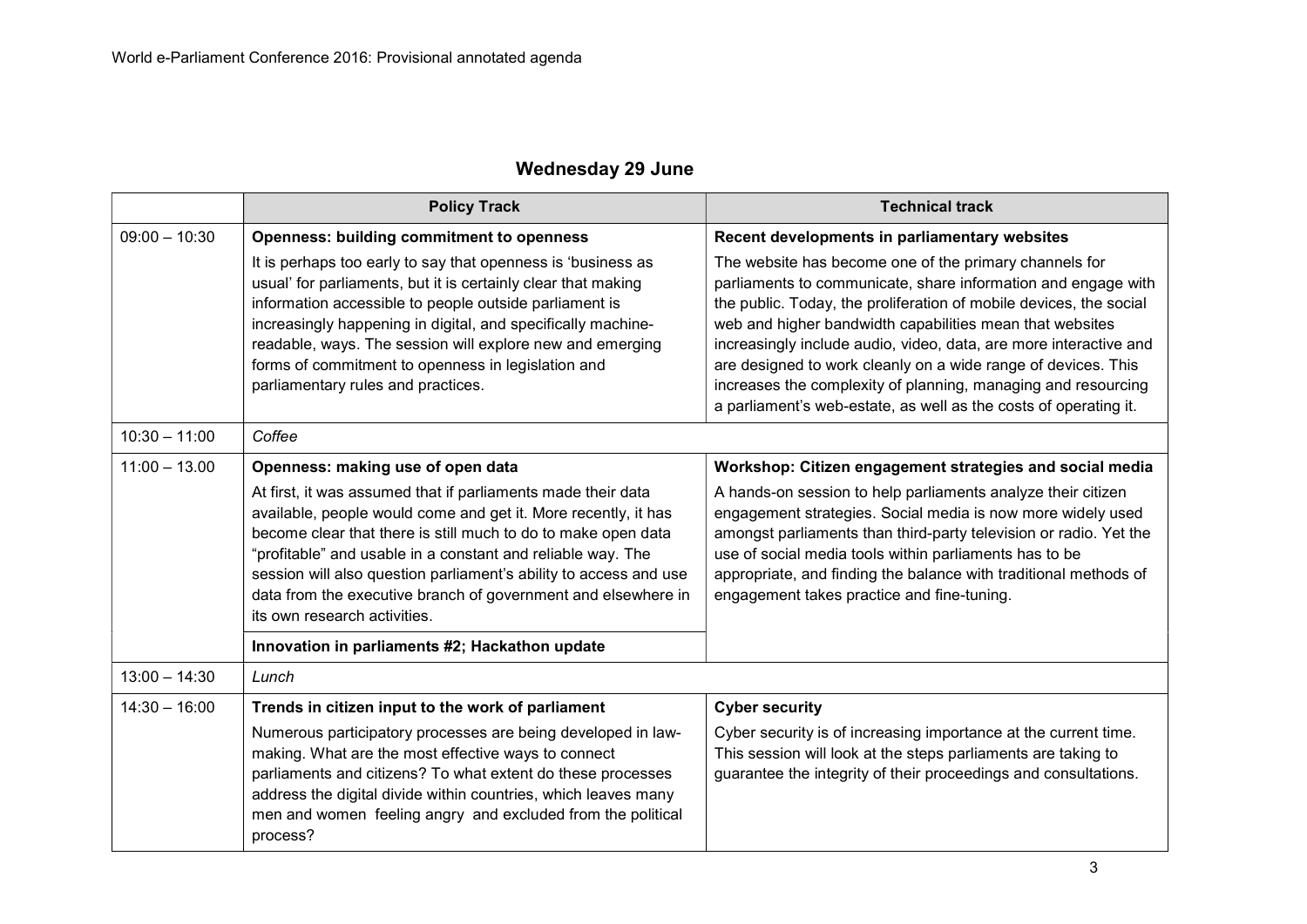. F

| $^{\prime}$ 16:00 – 16:30 | Coffee                                                                                    |  |
|---------------------------|-------------------------------------------------------------------------------------------|--|
| $16:30 - 18:00$           | Tour of Parliament buildings, and demonstration of the e-parliament technologies in Chile |  |

|                                                       | <b>Policy Track</b>                                                                                                                                                                                                                                                                                                                                                                                                                                                                                                                                                                                                                                                                                                                                                                                                                                           | <b>Technical track</b>                                                                                                                                                                                                                                                                                                                                                                                                                                                                                                                                                                                                                                                                                                                                                                                        |
|-------------------------------------------------------|---------------------------------------------------------------------------------------------------------------------------------------------------------------------------------------------------------------------------------------------------------------------------------------------------------------------------------------------------------------------------------------------------------------------------------------------------------------------------------------------------------------------------------------------------------------------------------------------------------------------------------------------------------------------------------------------------------------------------------------------------------------------------------------------------------------------------------------------------------------|---------------------------------------------------------------------------------------------------------------------------------------------------------------------------------------------------------------------------------------------------------------------------------------------------------------------------------------------------------------------------------------------------------------------------------------------------------------------------------------------------------------------------------------------------------------------------------------------------------------------------------------------------------------------------------------------------------------------------------------------------------------------------------------------------------------|
| $09:00 - 10:30$<br>$10:30 - 11:00$<br>$11:00 - 13:00$ | Working together: national partnerships<br>There is a range of models for good collaboration between<br>parliaments, civil society and other partners, including multi-party<br>working groups, parliamentary inquiries, formal commissions<br>and other mechanisms. This session will help to identify lessons<br>learned in establishing successful partnerships.<br>Coffee<br>Working together: global and regional collaboration<br>Globalization of politics requires parliaments all over the world to<br>cooperate and exchange information. The session will learn<br>about existing forms of inter-parliamentary collaboration, and<br>discuss perspectives for developing common approaches,<br>including open source software solutions, and open standards<br>for legislative document management, including XML.<br>Innovation in parliaments #3 | *Unconference*<br>The Unconference opens a space for small group discussions<br>with a focus on problem-solving and practical solutions.<br>The programme will be decided during the conference by<br>participants themselves. Delegates will be able to propose<br>discussions on the subjects that are most important to them. The<br>subjects that gather the most interest from other participants will<br>be allocated a room and time during the Unconference.<br>It is expected that 6-8 sessions will take place in parallel in small<br>meeting rooms, with 20-30 people per session. For practical<br>reasons, these sessions will be held in one language only. The<br>main Unconference event will take place in the parallel meeting<br>room with interpretation in English, French and Spanish. |
| $13:00 - 14:30$                                       | Lunch                                                                                                                                                                                                                                                                                                                                                                                                                                                                                                                                                                                                                                                                                                                                                                                                                                                         |                                                                                                                                                                                                                                                                                                                                                                                                                                                                                                                                                                                                                                                                                                                                                                                                               |
|                                                       | <b>Plenary session</b>                                                                                                                                                                                                                                                                                                                                                                                                                                                                                                                                                                                                                                                                                                                                                                                                                                        |                                                                                                                                                                                                                                                                                                                                                                                                                                                                                                                                                                                                                                                                                                                                                                                                               |
| $14:30 - 15:30$                                       | Feedback from the conference; lessons learned and future perspectives; presentation of the results of the Hackathon                                                                                                                                                                                                                                                                                                                                                                                                                                                                                                                                                                                                                                                                                                                                           |                                                                                                                                                                                                                                                                                                                                                                                                                                                                                                                                                                                                                                                                                                                                                                                                               |
| $15:30 - 16:00$                                       | <b>Conclusions and closing ceremony</b>                                                                                                                                                                                                                                                                                                                                                                                                                                                                                                                                                                                                                                                                                                                                                                                                                       |                                                                                                                                                                                                                                                                                                                                                                                                                                                                                                                                                                                                                                                                                                                                                                                                               |

# Thursday 30 June

╼